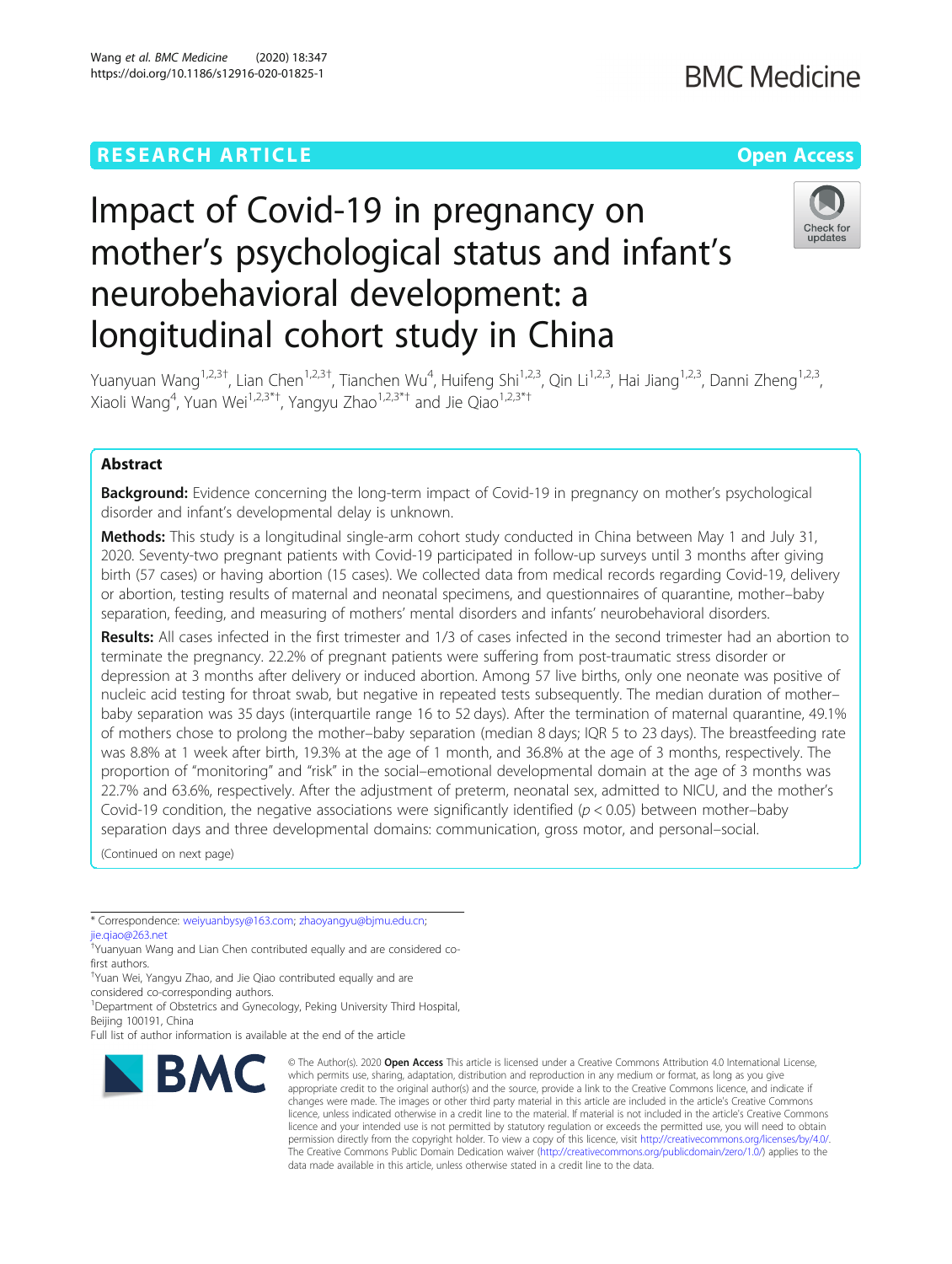#### (Continued from previous page)

**Conclusions:** There is no definite evidence on vertical transmission of SARS-CoV-2. In addition to control infection risk, researchers and healthcare providers should pay more attention to maternal mental health and infant's feeding, closeness with parents, and early development.

**Keywords:** Covid-19, Maternal health, Child early development

# Background

Coronavirus disease 2019 (Covid-19) is caused by severe acute respiratory syndrome coronavirus-2 (SARS-CoV-2). Another two notable coronavirus strains are severe acute respiratory syndrome coronavirus (SARS-CoV) and Middle East respiratory syndrome coronavirus (MERS-CoV). The Covid-19 pandemic has been the biggest global public health crisis in this century and will last a long time in the world. As of October 20, 2020, there were over 40 million confirmed cases worldwide, with over 1 million related deaths [\[1\]](#page-8-0). A line of literatures concerning pregnant patients infected with SARS-CoV-2 in different countries have been reported to describe their clinical features, potential risks for medical conditions (i.e., severe illness, ICU admission, and receipt of mechanical ventilation) or mother-to-baby vertical transmission, and maternal and neonatal outcomes [[2](#page-8-0)–[5\]](#page-8-0). The Covid-19 pandemic also would result in additional maternal and child deaths due to the potential disruption of health systems and decreased access to food, particularly in low-income and middle-income countries [\[6](#page-8-0)]. Besides such direct and indirect effects on the body's physical health, however, evidence concerning the impact of Covid-19 in pregnancy on the neuropsychological function of pregnant patients and their offspring is unknown.

SARS-CoV-2 is a neuroinvasive virus capable of triggering a cytokine storm and hyperinflammation with potential effects on the central nervous system [[7\]](#page-8-0). Such pathogenetical progress of the acute immune reaction, along with acute respiratory dysfunction, may cause the immediate and long-term consequences on cognitive and neuropsychological function [\[7](#page-8-0), [8\]](#page-8-0). Furthermore, such emerging infectious diseases and the responding measures (i.e., isolation, quarantine, and social distancing) have tremendously impacted on people's lifestyles and aroused psychological distress of high level [[9](#page-8-0)–[11](#page-8-0)]. Pregnancy is a special period in which women experience immunologic and physiologic changes that could increase their risk for psychological distress. Therefore, the pathophysiology of SARS-CoV-2 infection in pregnancy, along with the fear and uncertainty of short- and long-term effects on both themselves and their babies, would exacerbate psychological distress and mood alterations. Such multiple crises of SARS-CoV-2 infection in pregnancy may result in persistent impacts on mother's psychological status as well as infant's neurobehavioral development [[12](#page-8-0), [13](#page-8-0)]. Early mother–baby separation due to compulsory or voluntary quarantine may also have negative effects on infants' feeding and early development [\[14,](#page-8-0) [15\]](#page-8-0). Both researchers and frontline health professionals call for more attention on the long-term impact of pregnant patients and their babies [[16](#page-8-0)–[18](#page-8-0)]. However, there has been no empirical evidence on the chronic effects of Covid-19 in pregnancy so far.

We conducted a cohort study on Covid-19 pregnant patients and their infants in China, based on a national epidemic reporting system established by the National Health Commission. This study aimed to evaluate the long-term impact of Covid-19 in pregnancy on mother's psychological status and infant's neurobehavioral development, to explore the association between mother– baby separation and child early development, and thereby to improve healthcare strategies on pregnant women, new mothers, and their babies during the Covid-19 pandemic.

#### Methods

#### Study design and participants

This study is a longitudinal single-arm cohort study conducted between May 1 and July 31, 2020. We retrieved a total of 138 pregnant women confirmed with Covid-19 from the National Epidemic Reporting System (NERS) established by the National Health Commission until April 30, 2020. Of these, 84 cases (61.3%) were from Wuhan, the hardest-hit area of the pandemic in China. All of those pregnant women were invited to participate in a follow-up survey until 3 months after delivery or abortion. The inclusion criteria include the following: (1) a confirmed case of Covid-19 was defined as a suspected case with a positive result on high-throughput sequencing or real-time reverse transcriptase-polymerase chain reaction (RT-PCR) assay of nasal and pharyngeal swab specimens; (2) a pregnant woman was diagnosed with Covid-19; (3) the onset of Covid-19 was in the pregnancy period; and (4) informed consent was obtained from the pregnant woman. The exclusion criteria include the following: (1) the onset of Covid-19 occurred before or after pregnancy and (2) those who lost to follow-up. Among these 138 pregnant patients across the country, 81 cases were recruited according to eligibility criteria with informed consent, including 65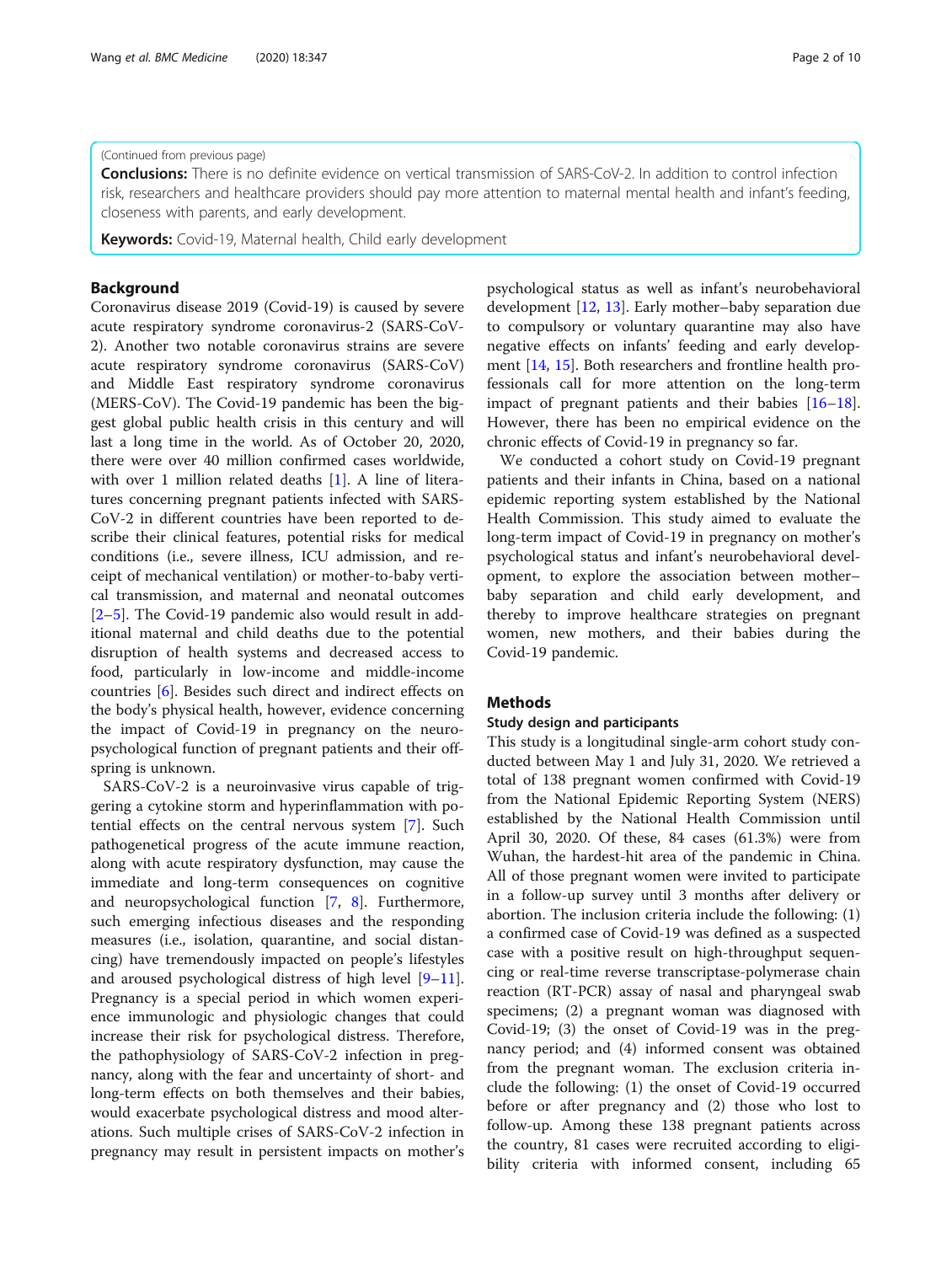delivery cases (80.2%) and 16 abortion cases (19.8%). As of July 31, 2020, we followed up 57 delivery cases and 15 abortion cases (Fig. 1). Comparison of maternal characteristics between 72 participants in this study and 138 pregnant patients reported in NERS can be seen in Additional file [1:](#page-7-0) Table S1.

#### Procedures

For each participant, we collected data at four time points: (a) at the baseline when the pregnant woman was recruited, we collected data from medical records regarding the diagnosis, treatment, and outcomes of Covid-19; (b) at 1 week  $(7^{+0\sim2}$  days) after delivery or abortion, we collected data from medical records regarding hospitalized delivery, screening results of SARS-CoV-2 in different maternal and neonatal specimens (RT-PCR assay of neonatal throat swab, cord blood, amniotic fluid, breast milk, meconium, or placenta, and IgG and IgM in neonatal serum), postpartum care of mothers and neonates, or abortion procedure, and we also asked questions about the duration of quarantine, the status of mother–baby separation, and neonatal feeding; (c) at 1 month  $(28^{+0.6}$  days) after delivery or abortion, we followed up the duration of quarantine, the status of mother–baby separation, and infant feeding; and (d) at 3 months ( $90^{+0-20}$  days) after delivery or abortion, excepting for following up the duration of mother– baby separation and infant feeding, we measured the mother's post-traumatic stress disorder (PTSD) symptoms using the PTSD Checklist-Civilian Version (PCL-C), the mother's postpartum depression using the Edinburgh Postnatal Depression Scale (EPDS), and the infant's neurobehavioral development using the Ages and Stages Questionnaires, third edition (ASQ-3) and the Ages and Stages Questionnaire: Social-Emotional, second edition (ASQ:SE-2). All of these questionnaires are valid and reliable to use in the Chinese populations [[19](#page-8-0)– [22\]](#page-8-0). All follow-up surveys were carried out via oral answers by telephone, or online questionnaire and photos of medical records by the Internet. All data were allowed to be collected prospectively or retrospectively, except that the measures of PCL-C, EPDS, ASQ-3, and ASQ: SE-2 were eligible to be done at 3 months after delivery or abortion.

PCL-C consists of 17 self-report items corresponding to the symptom criteria for PTSD in the Diagnostic and Statistical Manual of Psychiatric Disorders fourth edition (DSM-IV). Each item is rated on a 5-point scale, based on the extent to which the respondent has experienced specific symptoms in the past month. In this survey, the instructions provided to the respondents are as follows: "Referring to the current situation of Covid-19 outbreak, indicate how you feel for each of the following questions in the past month." The total score ranges from 17 to 85 scores, with a higher score indicating a higher risk for PTSD. A total score of 17 to 37 scores is indicative of "without PTSD symptoms," 38 to 49 scores indicating "potential risk of PTSD," and 50–85 scores indicating "full PTSD diagnosis" [\[19](#page-8-0)]. EPDS consists of 10 selfreport items on a 4-point scale, with a total score ranging from 0 to 30, based on how often the respondent has experienced specific symptoms in the past week. A total score of 0 to 9 scores is indicative of "without symptoms of postpartum depression," 10 to 12 scores indicating "minor postpartum depression," and 13–30 scores indicating "major postpartum depression" [[20\]](#page-8-0).

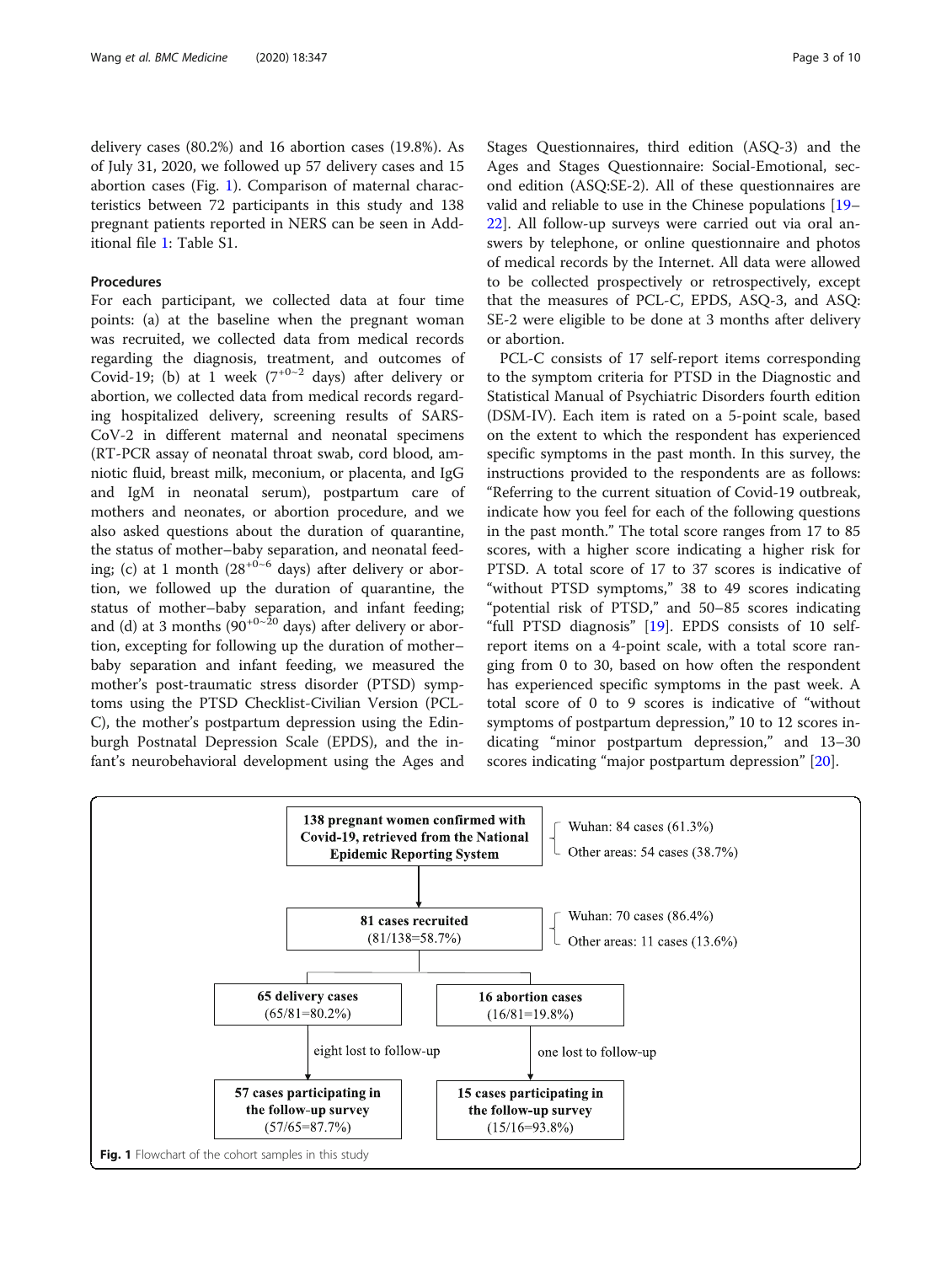ASQ-3 and ASQ:SE-2 are two parent-rated screening tools for the delay of child early development at different ages and stages. In this study, we used the three 4 month subscale of ASQ-3 (designed for children aged 3 to 4 months) and the 6-month subscale of ASQ:SE-2 (designed for children aged 3 to 8 months) to evaluate the infant's neurobehavioral development at 3 months of age. The ASQ-3 subscale contains 30 items divided into five developmental domains (six items per domain): communication, gross motor, fine motor, problem solving, and personal–social. The ASQ:SE-2 subscale contains 23 items for social–emotional. Each item is rated to a score of 0, 5, and 10, with a total score for each domain of ASQ-3 ranging from 0 to 60 scores and a total score for SE subscale ranging from 0 to 230. For each domain of ASQ-3 and ASQ:SE-2, a higher score indicates a higher developmental level for children at each month, and the developmental level can be divided into three zones: "normal," "monitoring" for family guidance and re-screening, and "risk" for referral to intervention [[23,](#page-8-0) [24\]](#page-8-0).

#### Statistical analysis

Continuous variables were described as medians with interquartile ranges (IQRs), and comparisons in different groups were performed using the Wilcoxon rank sum test. Categorical variables were described as counts with percentages, and comparisons in different groups were performed using Fisher's exact test. We used scatter plots and Spearman's rank correlation coefficient to assess the associations between mother–baby separation days and neurobehavioral development scores for each domain, which were further assessed by performing multiple linear regression modeling, with the adjustment of preterm (yes or no), neonatal sex (boy or girl), admitted to NICU (yes or no), and the mother's Covid-19 condition in the pregnancy period (mild or severe). All statistical analyses were performed using SAS version 8.2. A two-tailed  $p$  value < 0.05 was considered as statistically significant.

All process of this study was reviewed and approved by the Peking University Third Hospital Medical Science Research Ethics Committee (No. IRB00006761- M2020127).

## Results

#### Maternal characteristics and outcomes

Among 72 pregnant patients who participated in the follow-up survey (Table [1](#page-4-0) and Additional file [1:](#page-7-0) Table S2), 13 cases (18.1%) were infected with SARS-CoV-2 in the first trimester, 6 cases (8.3%) in the second trimester, and 53 cases (73.6%) in the third trimester. A total of 57 pregnant patients (79.2%) gave a live birth, while 15 cases (20.8%) experienced an induced abortion but without any maternal indication. These abortion cases included 13 cases infected in the first trimester and 2 cases infected in the second trimester. In other words, all cases infected in the first trimester and 33.3% (2/6) of cases infected in the second trimester chose to have an abortion to terminate the pregnancy. Comparisons among sub-groups (delivery vs abortion, and three different trimesters) are also showed in Table [1](#page-4-0) and Additional file [1:](#page-7-0) Table S2.

For the psychological condition at 3 months after delivery/abortion, 9.5% of pregnant women were at potential risk of PTSD, while 7.9% with full PTSD diagnosis; 6.3% of pregnant women had minor postpartum depression, while 11.1% having major postpartum depression. 22.2% (14/63) of pregnant women were suffering from PTSD or depression at 3 months after delivery or abortion. There was no significance in psychological conditions between the delivery group and the abortion group (Table [1\)](#page-4-0).

## Infants' characteristics and outcomes

A total of 57 live births born to pregnant patients in this study (Table [2](#page-5-0)), with 28 boys (49.1%) and 29 girls (50.9%). Of them, 18 (31.6%) were given birth at negative-pressure labor or operating room, 51 (89.5%) with cesarean section, 4 (7.0%) with low birth weight, 8 (14.0%) with preterm, 11 (19.3%) admitted to NICU (two cases with low birth weight, one case with pulmonary infection, eight cases for quarantine), 1 (1.8%) with congenital malformation (patent ductus arteriosus, PDA), and 1 (1.8%) having fetal distress and neonatal asphyxia. We also collected screening results of RT-PCR assay of neonatal throat swab (51 cases), cord blood (3 cases), amniotic fluid (2 cases), breast milk (12 cases), meconium (3 cases), and placenta (2 cases): one neonate with positive testing of throat swab (subsequent repeated tests of throat swabs and anal swabs were negative), and testing results of all other specimens were negative. There were 17 cases having testing of IgG and IgM in neonatal serum: 8 cases  $(47.1\%)$  with IgG  $(+)$ , including 3 cases  $(17.6%)$  with IgM  $(+)$ . The neonate with positive testing of throat swab was a boy. His mother had positive testing of throat swab before the delivery, so the boy was immediately separated from his mother at birth. The first retrieval of his specimen on throat swab was taken at 36 h after birth, and the testing result of RT-PCR assay is positive. However, repeat retrieval and testing of throat swab at the third day after birth was negative. Subsequent repeated tests of throat swabs and anal swabs were also negative during the hospitalization. Finally, the boy was discharged from the hospital at the 17th day after birth.

From the date of birth, the median duration of mother–baby separation was 35 days (IQR 16 to 52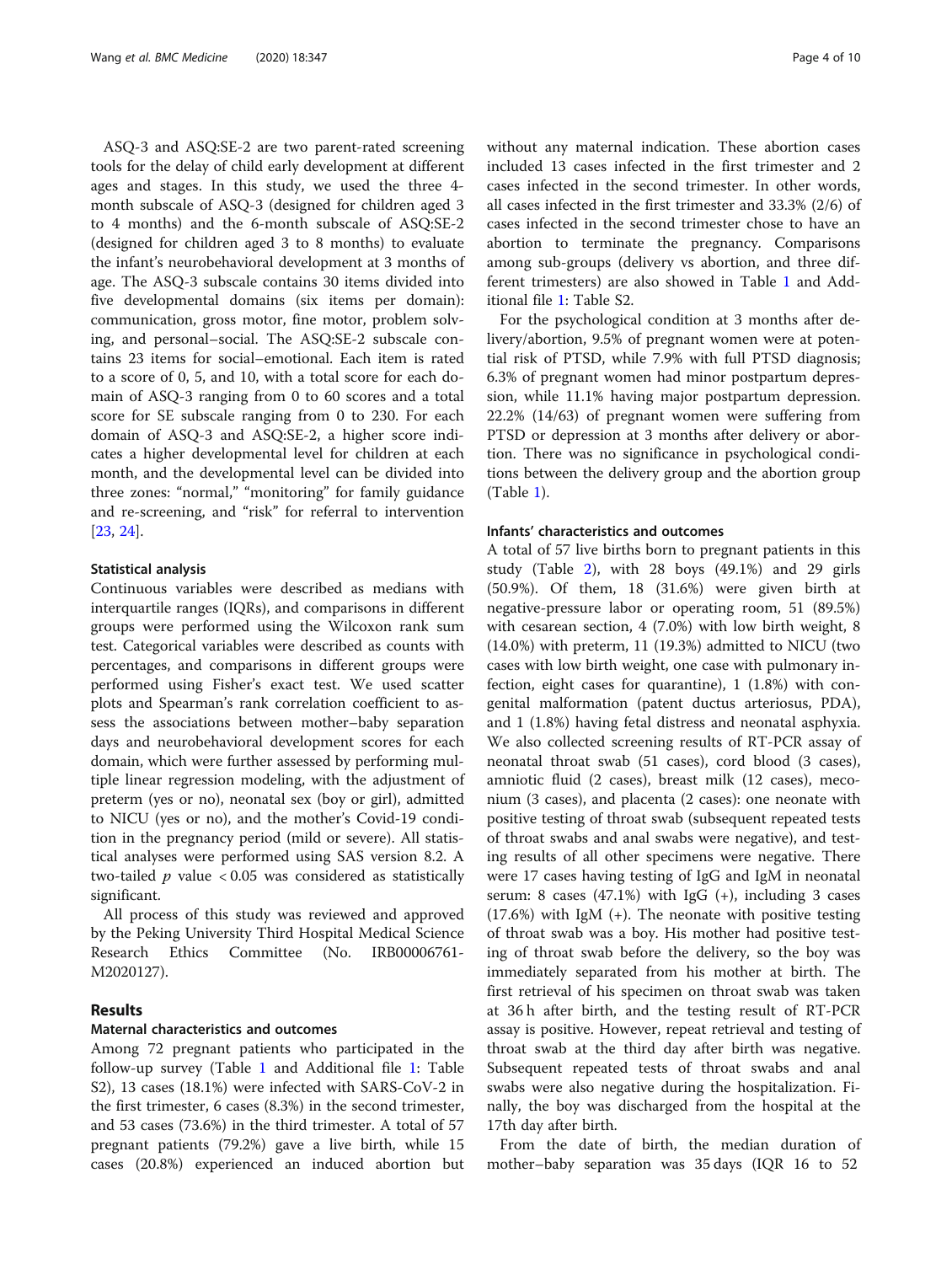<span id="page-4-0"></span>Table 1 Maternal characteristics and outcomes of pregnant women confirmed with Covid-19 in this study

| Maternal characteristics/outcomes                            | Total $(n = 72)$ | Delivery group ( $n = 57$ ) | Abortion group ( $n = 15$ ) | $p$ value <sup><math>\triangle</math></sup> |
|--------------------------------------------------------------|------------------|-----------------------------|-----------------------------|---------------------------------------------|
| Maternal and Covid-19 condition                              |                  |                             |                             |                                             |
| Age (years, median (IQR))                                    | 31 (28, 34)      | 31 (28, 34)                 | 32 (26, 35)                 | 0.702                                       |
| Region                                                       |                  |                             |                             |                                             |
| Wuhan                                                        | 61 (84.7%)       | 48 (84.2%)                  | 13 (86.7%)                  | 1.000                                       |
| Other areas                                                  | 11 (15.3%)       | 9 (15.8%)                   | 2 (13.3%)                   |                                             |
| Infection period                                             |                  |                             |                             |                                             |
| 1st trimester                                                | 13 (18.1%)       | $0(0.0\%)$                  | 13 (86.7%)                  | < 0.001                                     |
| 2nd trimester                                                | 6(8.3%)          | $4(7.0\%)$                  | 2 (13.3%)                   |                                             |
| 3rd trimester                                                | 53 (73.6%)       | 53 (93.0%)                  | $0(0.0\%)$                  |                                             |
| Condition                                                    |                  |                             |                             |                                             |
| Mild case                                                    | 63 (87.5%)       | 49 (86.0%)                  | 14 (93.3%)                  | 0.674                                       |
| Severe case                                                  | 9 (12.5%)        | 8 (14.0%)                   | 1(6.7%)                     |                                             |
| Maternal complication                                        |                  |                             |                             |                                             |
| No                                                           | 59 (81.9%)       | 44 (77.2%)                  | 15 (100.0%)                 | 0.057                                       |
| Yes                                                          | 13 (18.1%)       | 13 (22.8%)                  | $0(0.0\%)$                  |                                             |
| Outcome                                                      |                  |                             |                             |                                             |
| Cure                                                         | 72 (100.0%)      | 57 (100.0%)                 | 15 (100.0%)                 | -                                           |
| Death                                                        | $0(0.0\%)$       | $0(0.0\%)$                  | $0(0.0\%)$                  |                                             |
| Hospital stay (days, median (IQR))                           | 15 (9, 23)       | 15.5(9, 23)                 | 14.5(7, 25)                 | 0.987                                       |
| Psychological condition at 3 months after delivery/abortion* |                  |                             |                             |                                             |
| PTSD (median (IQR))                                          | 24 (19, 32)      | 24 (19, 32)                 | 27 (20, 36)                 | 0.578                                       |
| Without PTSD symptoms                                        | 52 (82.5%)       | 39 (81.3%)                  | 13 (86.7%)                  | 0.529                                       |
| Potential risk of PTSD                                       | 6(9.5%)          | 4(8.3%)                     | 2 (13.3%)                   |                                             |
| Full PTSD diagnosis                                          | $5(7.9\%)$       | $5(10.4\%)$                 | $0(0.0\%)$                  |                                             |
| EPDS (median (IQR))                                          | 3(0, 6)          | 3(0, 6)                     | 4(1, 7)                     | 0.245                                       |
| Without symptoms of postpartum depression                    | 52 (82.5%)       | 39 (81.3%)                  | 13 (86.7%)                  | 0.712                                       |
| Minor postpartum depression                                  | $4(6.3\%)$       | 4 (8.3%)                    | $0(0.0\%)$                  |                                             |
| Major postpartum depression                                  | $7(11.1\%)$      | $5(10.4\%)$                 | 2 (13.3%)                   |                                             |

Percentages may not add to 100 because of rounding

\*Among 57 cases in the delivery group, there were nine cases not responding to the questions on PTSD or EPDS

 $^{\circ}$ The bold font in the column of "p value" indicates the significant difference (p < 0.05) between the delivery group and the abortion group

days). After the termination of maternal quarantine, there were also 28 mothers (49.1%) choosing to prolong the mother–baby separation (median 8 days; IQR 5 to 23 days). The proportion of breastfeeding after birth was 8.8% at 1 week, 19.3% at 1 month, and 36.8% at 3 months, respectively. For neurobehavioral development at 3 months after birth, the total proportion of "monitoring" and "risk" at each domain of communication, gross motor, fine motor, problem solving, or personal–social was from 13.5 to 23.1%, while that proportion reached to 86.4% in the social–emotional domain of neurobehavioral development, including 22.7% at "monitoring" and 63.6% at "risk" (Table 1 and Additional file [1:](#page-7-0) Table S3).

Comparing with boys and girls, the proportion of girls admitted to NICU was higher than that of boys (31.0% vs 7.1%,  $p = 0.022$ ), while no significance identified between two groups in other outcomes mentioned above. Detail data of infants' outcomes can be seen in Table 1 and Additional file [1](#page-7-0): Table S3.

# Association between mother–baby separation and neurobehavioral development

Figure [2](#page-6-0) shows scatter plots, linear curves with equations, Spearman's rank correlation coefficients, and  $p$ values between mother–baby separation days and scores in each domain of neurobehavioral development. Four domains of gross motor, problem solving, personal–social, and social–emotional were negatively linked with mother–baby separation days ( $p < 0.05$ ). After the adjustment of preterm, neonatal sex, admitted to NICU, and the mother's Covid-19 condition in the multiple linear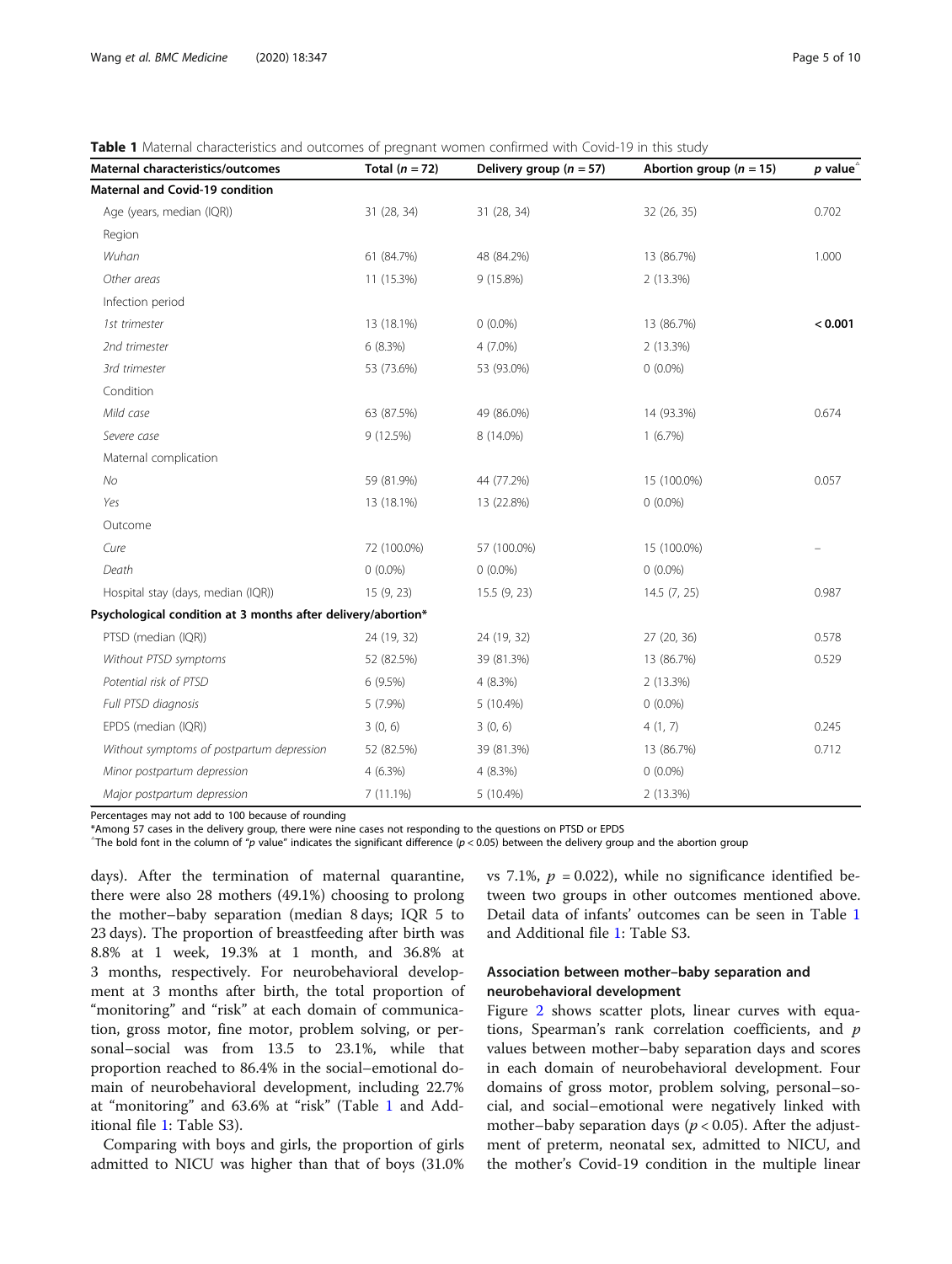#### <span id="page-5-0"></span>Table 2 Characteristics and outcomes of infants born to pregnant women confirmed with Covid-19 in this study

| Infants' characteristics/outcomes                    | Total ( $n = 57$ ) | Boy $(n = 28)$ | Girl ( $n = 29$ ) | $p$ value <sup><math>\triangle</math></sup> |
|------------------------------------------------------|--------------------|----------------|-------------------|---------------------------------------------|
| <b>Perinatal conditions</b>                          |                    |                |                   |                                             |
| Delivery unit                                        |                    |                |                   |                                             |
| Negative-pressure labor/operating room               | 18 (31.6%)         | 11 (39.3%)     | 7(24.1%)          | 0.219                                       |
| Isolated labor/operating room                        | 39 (68.4%)         | 17 (60.7%)     | 22 (75.9%)        |                                             |
| Cesarean section                                     | 51 (89.5%)         | 26 (92.9%)     | 25 (86.2%)        | 0.670                                       |
| Low birth weight $(< 2500 q)$                        | $4(7.0\%)$         | $1(3.6\%)$     | 3(10.3%)          | 0.611                                       |
| Preterm (< 37 weeks)                                 | 8 (14.0%)          | 4 (14.3%)      | 4 (13.8%)         | 1.000                                       |
| Congenital malformation                              | $1(1.8\%)$         | $1(3.6\%)$     | $0(0.0\%)$        | 1.000                                       |
| Fetal distress                                       | $1(1.8\%)$         | $0(0.0\%)$     | $1(3.4\%)$        | 1.000                                       |
| Neonatal asphyxia                                    | $1(1.8\%)$         | $0(0.0\%)$     | $1(3.4\%)$        | 1.000                                       |
| Admitted to NICU                                     | 11 (19.3%)         | $2(7.1\%)$     | $9(31.0\%)$       | 0.022                                       |
| Screening of SARS-CoV-2                              |                    |                |                   |                                             |
| Neonatal throat swab $(+)$                           | 1/51               | 1/23           | 0/28              | 0.451                                       |
| Cord blood (+)                                       | 0/3                | 0/3            | 0/0               |                                             |
| Amniotic fluid (+)                                   | 0/2                | 0/2            | 0/0               |                                             |
| Breast milk (+)                                      | 0/12               | 0/9            | 0/3               |                                             |
| Meconium (+)                                         | 0/3                | 0/3            | 0/0               |                                             |
| Placenta $(+)$                                       | 0/2                | 0/2            | 0/0               | $\qquad \qquad -$                           |
| IgG in neonatal serum (+)                            | 8/17               | 5/12           | 3/5               | 0.620                                       |
| IgM in neonatal serum (+)                            | 3/17               | 2/12           | 1/5               | 1.000                                       |
| Mother-baby separation days                          | 35 (16, 52)        | 27 (16, 45)    | 38 (17, 55)       | 0.240                                       |
| <b>Breastfeeding</b>                                 |                    |                |                   |                                             |
| At 1 week after birth                                | 5(8.8%)            | 2(7.7%)        | 3 (10.7%)         | 1.000                                       |
| At 1 month after birth                               | 11 (19.3%)         | 6 (21.4%)      | 5 (17.9%)         | 0.689                                       |
| At 3 months after birth                              | 21 (36.8%)         | 12 (48.0%)     | 9 (33.3%)         | 0.355                                       |
| Neurobehavioral development at 3 months after birth* |                    |                |                   |                                             |
| Communication (median (IQR))                         | 50 (40, 60)        | 50 (37.5, 55)  | 50 (40, 60)       | 0.380                                       |
| "Monitoring"/"risk"                                  | 10 (19.2%)         | $6(24.0\%)$    | 4 (14.8%)         | 0.492                                       |
| Gross motor (median (IQR))                           | 55 (45, 60)        | 55 (45, 60)    | 55 (45, 60)       | 0.931                                       |
| "Monitoring"/"risk"                                  | 7 (13.5%)          | 5 (20.0%)      | $2(7.4\%)$        | 0.241                                       |
| Fine motor (median (IQR))                            | 45 (40, 55)        | 45 (37.5, 55)  | 50 (40, 60)       | 0.498                                       |
| "Monitoring"/"risk"                                  | 12 (23.1%)         | 6 (24.0%)      | 6 (22.2%)         | 0.879                                       |
| Problem solving (median (IQR))                       | 50 (40, 55)        | 50 (40, 55)    | 50 (40, 55)       | 0.941                                       |
| "Monitoring"/"risk"                                  | 10 (19.2%)         | $5(20.0\%)$    | 5(18.5%)          | 1.000                                       |
| Personal-social (median (IQR))                       | 45 (40, 55)        | 45 (40, 55)    | 45 (35, 55)       | 0.643                                       |
| "Monitoring"/"risk"                                  | 12 (23.1%)         | 5 (20.0%)      | 7 (25.9%)         | 0.746                                       |
| Social-emotional (median (IQR))                      | 25 (15, 35)        | 25 (20, 35)    | 15 (10, 35)       | 0.278                                       |
| "Monitoring"/"risk"                                  | 38 (86.4%)         | 18 (94.7%)     | 20 (80.0%)        | 0.213                                       |

\*Among the total of 57 cases, there were five cases (three boys and two girls) not responding to the questions on ASQ-3, and there were thirteen cases (nine boys and four girls) not responding to the questions on ASQ:SE-2

 $\hat{\tau}$ The bold font in the column of "p value" indicates the significant difference (p < 0.05) between boys and girls

regression modeling, the negative associations were significantly identified ( $p < 0.05$ ) between mother-baby separation days and three domains: communication, gross motor, and personal–social (Table [3](#page-6-0)).

# Discussion

Based on China's National Epidemic Reporting System, we recruited 72 Covid-19 pregnant patients participating in this cohort study. We found that all pregnant patients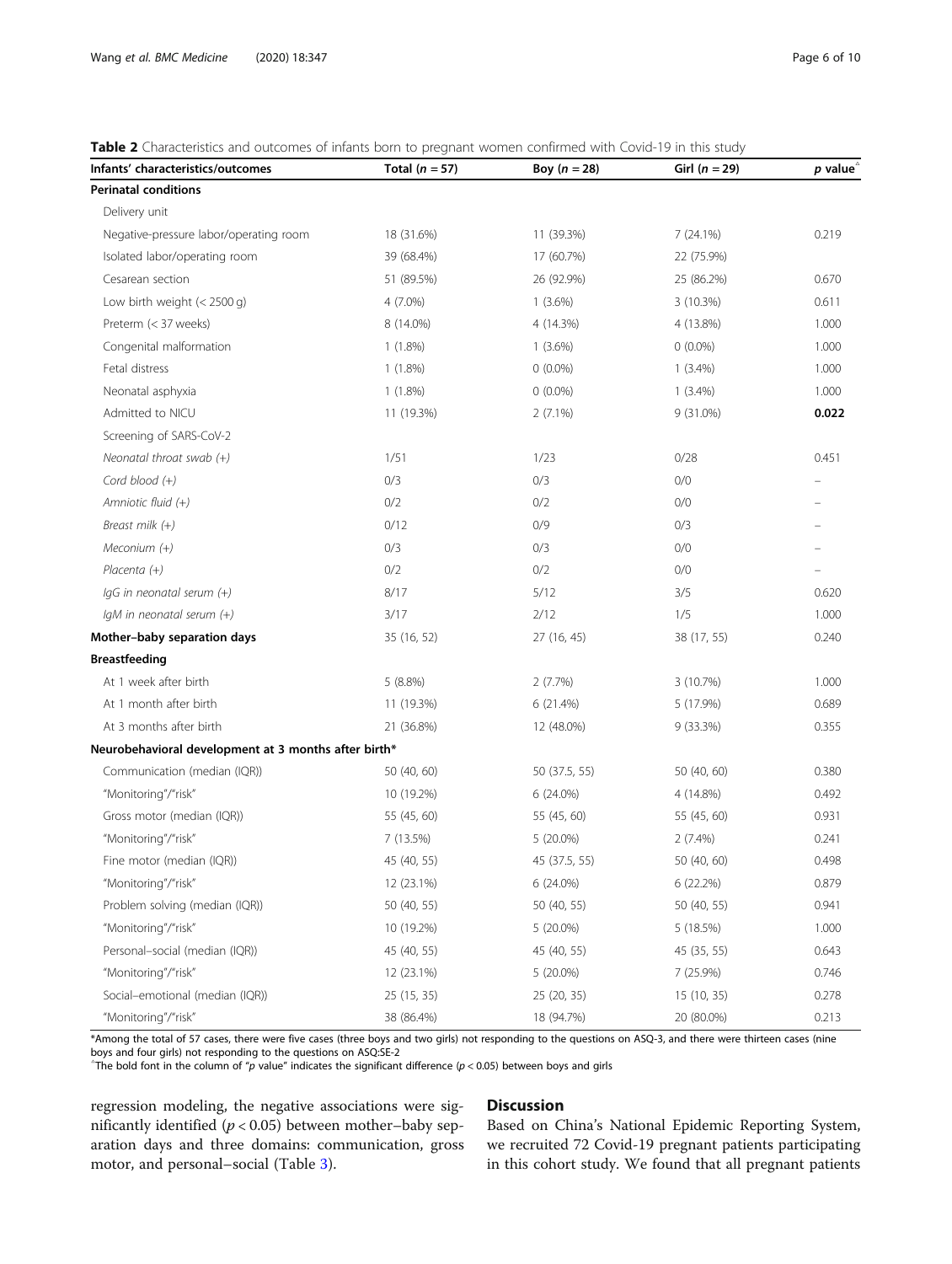<span id="page-6-0"></span>

Table 3 Association between mother-baby separation days and neurobehavioral development: multiple linear regression

| <b>Dependent</b><br>variable | Predictor: mother-baby separation days |           |         |  |  |
|------------------------------|----------------------------------------|-----------|---------|--|--|
|                              | $\beta$ coefficient (95% CI)           | <b>SE</b> | p value |  |  |
| Communication                | $-0.133$ ( $-0.250$ , $-0.016$ )       | 0058      | 0.026   |  |  |
| Gross motor                  | $-0.112$ ( $-0.216$ . $-0.008$ )       | 0052      | 0.036   |  |  |
| Fine motor                   | $-0.112$ ( $-0.248$ , 0.024)           | 0.068     | 0.104   |  |  |
| Problem solving              | $-0.112$ ( $-0.233$ , 0.009)           | 0.060     | 0.068   |  |  |
| Personal-social              | $-0.188$ ( $-0.313$ , $-0.062$ )       | 0062      | 0.044   |  |  |
| Social-emotional             | $-0.155$ ( $-0.340$ , 0.031)           | 0.092     | 0099    |  |  |

In the multiple linear regression modeling, except for the predictor of "mother–baby separation days," there are other predictors, including preterm (yes or no), neonatal sex (boy or girl), admitted to NICU (yes or no), and the mother's Covid-19 condition in the pregnancy period (mild or severe)

infected in the first trimester and one third of those infected in the second trimester had an abortion but without any maternal indication and that the rate of cesarean section in the delivery group reached to nearly 90.0%. With the better understanding of Covid-19 in pregnancy and delivery, obstetricians and researchers have realized that pregnancy is not a poor prognostic factor in patients suffering from Covid-19 [[25](#page-8-0)], the timing and mode of terminating pregnancy should be directed by obstetric factors and clinical urgency, and Covid-19 itself is not an indication for abortion or delivery [\[26,](#page-8-0) [27\]](#page-8-0).

In this study, only one neonate, who had been reported in previous literature [[28](#page-9-0)], was positive for throat swab RT-PCR testing at 36 h after birth, but negative in repeated tests subsequently. All other results of RT-PCR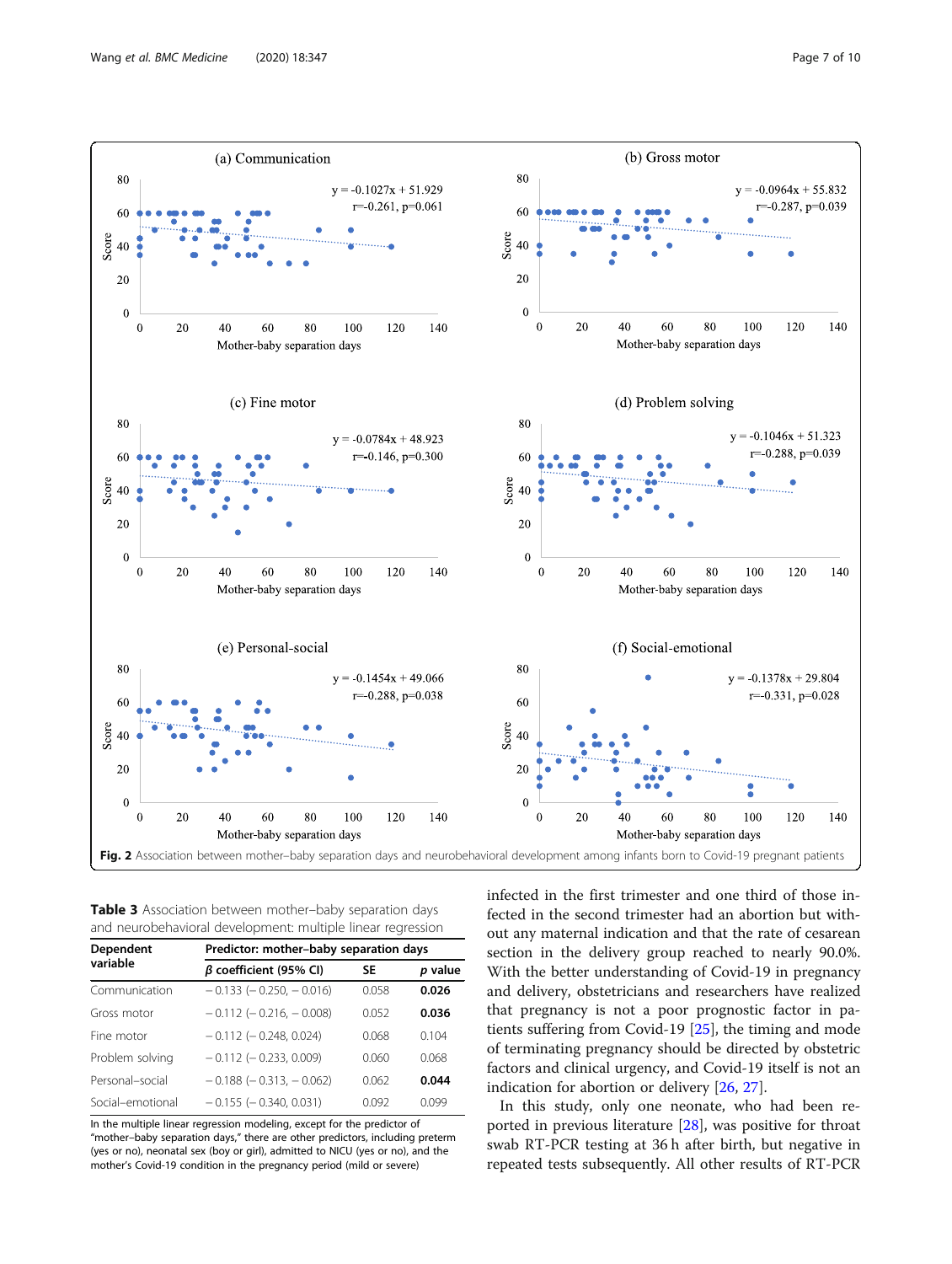<span id="page-7-0"></span>testing for maternal and neonatal specimens reported in this study were negative. Although eight neonates were positive for IgG and three of them were positive for IgM, sensitivity and specificity of IgG and IgM tests is a challenging way to diagnose congenital infections, less reliable than molecular diagnostic tests based on nucleic acid amplification and detection [[29](#page-9-0)]. All currently published literatures of maternal–fetal vertical transmission were based on case report studies of one or few samples, but lacking evidence from large sample studies, let alone that cannot rule out the possibility of horizontal transmission immediately by the contact with infected mothers or healthcare personnel, or the maternal–fetal interface damaged due to other pathological factors [[30](#page-9-0)– [32\]](#page-9-0). Thus, we believe that there is still no definite evidence of vertical transmission of SARS-CoV-2.

Mother–baby separation is a problem worthy of great attention during the Covid-19 pandemic. In China, all cured patients are quarantined for 14 days to monitor the recurrence of Covid-19. Our study found that even after the end of quarantine, nearly a half of mothers continued to separate with their babies due to the fear of uncertain infection, along with a low proportion of breastfeeding in early months. Except for early cessation of breastfeeding, early mother–baby separation is also linked to negative effects on infant brain development, parent psychological well-being, and the parent–infant relationship [[14](#page-8-0), [33,](#page-9-0) [34](#page-9-0)]. Such adversity and stress during the prenatal and early childhood periods are associated with later impairments in learning, behavior, and both physical and mental wellbeing [\[35](#page-9-0)–[37\]](#page-9-0). Compared with previous literatures, our study drawn the link more finely between mother–baby separation days and early developmental delay in many domains, such as communication, gross motor, problem solving, personal–social, and social–emotional, which makes the proof more precise. Although this study did not identify the association between mother–baby separation and maternal mental disorders (Additional file 1: Table S4), it figured out that over one fifth of pregnant patients suffered from PTSD or depression at 3 months after delivery or abortion. A recent study conducted in Turkey reported that 14.7% of pregnant patients had a risk for postpartum depression within 48 h after birth and the maternal–infant bonding status of women with depression was worse than that of women without depression [[38](#page-9-0)]. Therefore, it is needed to promote health education, guidance, and monitoring of maternal mental health, breastfeeding, and parenting behaviors among pregnant women and their families, if necessary, timely referrals to psychiatrists or pediatricians for further interventions.

#### Limitation of the study

The findings of this cohort study are subject to the limitation of small samples and lack of the control group.

First, the source population size is small; there were one hundred and thirty-eight pregnant patients reported by the National Epidemic Reporting System. Second, the whole process of recruitment and follow-up surveys in this study were conducted by telephone and Internet, in which of the situations the objects' participation and compliance would be not as satisfactory as face-to-face follow-ups; only seventy-two pregnant patients were included in this cohort study; the small sample size may lead to under-powered or false-negative results [\[39](#page-9-0)]. Third, without face-to-face approaches in field, it is too hard to set a high-quality control group. Furthermore, without a control group, the association between mother–baby separation and early developmental delay may be confounded by SARS-CoV-2 infection in pregnancy. Further research is needed to make up these flaws and gaps in the future.

## Conclusion

In summary, Covid-19 itself is not an indication for the timing and mode of terminating pregnancy. There is still lack of definite evidence on vertical transmission of SARS-CoV-2. In addition to control infection risk, researchers and healthcare providers should pay more attention to maternal mental health and infant's feeding, closeness with parents, and early development. Therefore, we call for more large-sampling, high-quality designed, and long-term cohort studies, or even transnational studies are needed to follow up and evaluate the long-term effects on maternal and offspring health during the outbreak of Covid-19.

#### Supplementary Information

The online version contains supplementary material available at [https://doi.](https://doi.org/10.1186/s12916-020-01825-1) [org/10.1186/s12916-020-01825-1.](https://doi.org/10.1186/s12916-020-01825-1)

Additional file 1 : Table S1. Comparison of maternal characteristics between participants in this study and all pregnant cases reported in NERS. Table S2. Maternal characteristics and outcomes of pregnant women confirmed with Covid-19 in three trimesters. Table S3. Infants' neurobehavioral development at three months after delivery/abortion. Table S4. Spearman's rank correlation coefficients of mother-baby separation, mothers' mental disorders and infants' neurobehavioral development.

#### Abbreviations

ASQ: Ages and Stages Questionnaires; ASQ:SE: Ages and Stages Questionnaire: Social-Emotional; Covid-19: Coronavirus disease 2019; DSM-IV: Diagnostic and Statistical Manual of Psychiatric Disorders fourth edition; EPDS: Edinburgh Postnatal Depression Scale; ICU: Intensive care unit; MERS: Middle East respiratory syndrome; NERS: National Epidemic Reporting System; NICU: Neonatal intensive care unit; PCL-C: PTSD Checklist-Civilian Version; PTSD: Post-traumatic stress disorder; RT-PCR: Real-time reverse transcriptase-polymerase chain reaction; SARS: Severe acute respiratory syndrome; SARS-CoV-2: Severe acute respiratory syndrome coronavirus 2

#### Acknowledgements

We thank China's National Health Commission for helping us to organize and coordinate this national cohort study. We also appreciate all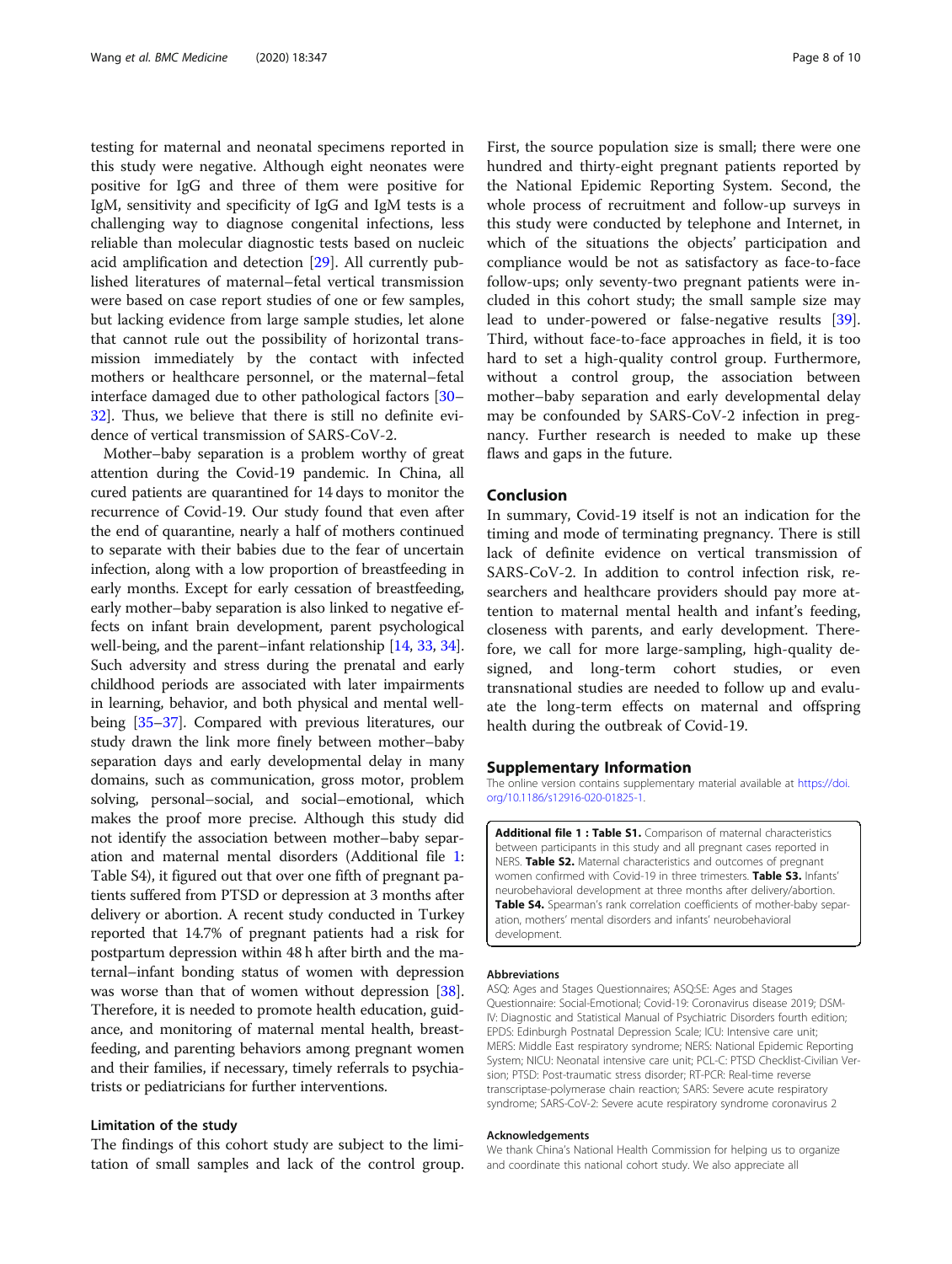<span id="page-8-0"></span>investigators' work in following up interviews. We should give special thanks to all pregnant women and their families who participate in this study.

#### Authors' contributions

JQ, YZ, and Y Wei conceived and designed the study. Y Wang and LC did the statistical analyses and drafted the initial manuscript. Y Wang, LC, TW, HS, QL, HJ, and DZ conducted the follow-up surveys. XW contributed to the interpretation of the data. All authors reviewed and revised the article. All authors read the final manuscript and approved submission.

#### Funding

This study was funded by the Chinese Academy of Engineering (2020-KYGG-01-06), National Natural Science Foundation of China (72042013), and Peking University Health Science Center (BMU2020HKYZX001).

#### Availability of data and materials

The datasets generated and/or analyzed during the current study are not publicly available due to local ownership of the data, but are accessible from the corresponding authors (Prof Jie Qiao, [jie.qiao@263.net](mailto:jie.qiao@263.net); Prof Yangyu Zhao, [zhaoyangyu@bjmu.edu.cn](mailto:zhaoyangyu@bjmu.edu.cn); and Prof Yuan Wei, [weiyuanbysy@163.com\)](mailto:weiyuanbysy@163.com) on reasonable request.

#### Ethics approval and consent to participate

All process of this study was reviewed and approved by the Peking University Third Hospital Medical Science Research Ethics Committee (No. IRB00006761-M2020127). All pregnant women gave their informed consent before participation in this study.

#### Consent for publication

All participants provided "consent for publication" as part of their informed consent to participate in this study.

#### Competing interests

The authors declare that they have no competing interests.

#### Author details

<sup>1</sup>Department of Obstetrics and Gynecology, Peking University Third Hospital, Beijing 100191, China. <sup>2</sup>National Clinical Research Center for Obstetrical and Gynecology, Beijing 100191, China. <sup>3</sup>National Center for Healthcare Quality Management in Obstetrics, Beijing 100191, China. <sup>4</sup>Department of Maternal and Child Health, School of Public Health, Peking University, Beijing 100191, China.

#### Received: 15 August 2020 Accepted: 23 October 2020 Published online: 04 November 2020

#### References

- 1. COVID-19 Dashboard by the Center for Systems Science and Engineering (CSSE) at Johns Hopkins University (JHU). [https://coronavirus.jhu.edu/map.](https://coronavirus.jhu.edu/map.html) [html.](https://coronavirus.jhu.edu/map.html) Accessed 20 Oct 2020.
- 2. Ellington S, Strid P, Tong VT, Woodworth K, Galang RR, Zambrano LD, Nahabedian J, Anderson K, Gilboa SM. Characteristics of women of reproductive age with laboratory-confirmed SARS-CoV-2 infection by pregnancy status - United States, January 22-June 7, 2020. MMWR Morb Mortal Wkly Rep. 2020;69(25):769–75.
- 3. Elshafeey F, Magdi R, Hindi N, Elshebiny M, Farrag N, Mahdy S, Sabbour M, Gebril S, Nasser M, Kamel M, et al. A systematic scoping review of COVID-19 during pregnancy and childbirth. Int J Gynaecol Obstet. 2020;150(1):47–52.
- 4. Chen L, Li Q, Zheng D, Jiang H, Wei Y, Zou L, Feng L, Xiong G, Sun G, Wang H, et al. Clinical characteristics of pregnant women with Covid-19 in Wuhan, China. N Engl J Med. 2020;382(25):e100.
- 5. Ashraf MA, Keshavarz P, Hosseinpour P, Erfani A, Roshanshad A, Pourdast A, Nowrouzi-Sohrabi P, Chaichian S, Poordast T. Coronavirus disease 2019 (COVID-19): a systematic review of pregnancy and the possibility of vertical transmission. J Reprod Infertil. 2020;21(3):157–68.
- Roberton T, Carter ED, Chou VB, Stegmuller AR, Jackson BD, Tam Y, Sawadogo-Lewis T, Walker N. Early estimates of the indirect effects of the COVID-19 pandemic on maternal and child mortality in low-income and middle-income countries: a modelling study. Lancet Glob Health. 2020;8(7): e901–8.
- 7. Serrano-Castro PJ, Estivill-Torrus G, Cabezudo-Garcia P, Reyes-Bueno JA, Ciano Petersen N, Aguilar-Castillo MJ, Suarez-Perez J, Jimenez-Hernandez MD, Moya-Molina MA, Oliver-Martos B, et al. Impact of SARS-CoV-2 infection on neurodegenerative and neuropsychiatric diseases: a delayed pandemic? Neurologia. 2020;35(4):245–51.
- 8. Heneka MT, Golenbock D, Latz E, Morgan D, Brown R. Immediate and longterm consequences of COVID-19 infections for the development of neurological disease. Alzheimers Res Ther. 2020;12(1):69.
- 9. Shi K, Lu J, Fan H, Jia J, Song Z, Li W, Gao J, Chen X, Hu W. Rationality of 17 cities' public perception of SARS and predictive model of psychological behavior. Chin Sci Bull. 2003;48(13):1297–303.
- 10. Brooks SK, Webster RK, Smith LE, Woodland L, Wessely S, Greenberg N, Rubin GJ. The psychological impact of quarantine and how to reduce it: rapid review of the evidence. Lancet. 2020;395(10227):912–20.
- 11. Rogers JP, Chesney E, Oliver D, Pollak TA, McGuire P, Fusar-Poli P, Zandi MS, Lewis G, David AS. Psychiatric and neuropsychiatric presentations associated with severe coronavirus infections: a systematic review and meta-analysis with comparison to the COVID-19 pandemic. Lancet Psychiatry. 2020;7(7): 611–27.
- 12. Dean DC 3rd, Planalp EM, Wooten W, Kecskemeti SR, Adluru N, Schmidt CK, Frye C, Birn RM, Burghy CA, Schmidt NL, et al. Association of prenatal maternal depression and anxiety symptoms with infant white matter microstructure. JAMA Pediatr. 2018;172(10):973–81.
- 13. Madigan S, Oatley H, Racine N, Fearon RMP, Schumacher L, Akbari E, Cooke JE, Tarabulsy GM. A meta-analysis of maternal prenatal depression and anxiety on child socioemotional development. J Am Acad Child Adolesc Psychiatry. 2018;57(9):645–57 e648.
- 14. Flacking R, Lehtonen L, Thomson G, Axelin A, Ahlqvist S, Moran VH, Ewald U, Dykes F, Separation, Closeness Experiences in the Neonatal Environment g: Closeness and separation in neonatal intensive care. Acta Paediatr 2012, 101(10):1032–1037.
- 15. Liu Y, Yao J, Liu X, Luo B, Zhao X. A randomized interventional study to promote milk secretion during mother-baby separation based on the health belief model: a consort compliant. Medicine (Baltimore). 2018;97(42):e12921.
- 16. Buekens P, Alger J, Breart G, Cafferata ML, Harville E, Tomasso G. A call for action for COVID-19 surveillance and research during pregnancy. Lancet Glob Health. 2020;8(7):e877–8.
- 17. Semaan A, Audet C, Huysmans E, Afolabi B, Assarag B, Banke-Thomas A, Blencowe H, Caluwaerts S, Campbell OMR, Cavallaro FL et al: Voices from the frontline: findings from a thematic analysis of a rapid online global survey of maternal and newborn health professionals facing the COVID-19 pandemic. BMJ Glob Health 2020;5(6): e002967.
- 18. Thapa SB, Mainali A, Schwank SE, Acharya G. Maternal mental health in the time of the COVID-19 pandemic. Acta Obstet Gynecol Scand. 2020;99(7): 817–8.
- 19. Shi L, Wang L, Jia X, Li Z, Mu H, Liu X, Peng B, Li A, Fan L. Prevalence and correlates of symptoms of post-traumatic stress disorder among Chinese healthcare workers exposed to physical violence: a cross-sectional study. BMJ Open. 2017;7(7):e016810.
- 20. Sha T, Gao X, Chen C, Li L, Cheng G, Wu X, Tian Q, Yang F, He Q, Yan Y. A prospective study of maternal postnatal depressive symptoms with infantfeeding practices in a Chinese birth cohort. BMC Pregnancy Childbirth. 2019;19:388.
- 21. Wei M, Bian X, Squires J, Yao G, Wang X, Xie H, Song W, Lu J, Zhu C, Yue H, et al. Studies of the norm and psychometrical properties of the ages and stages questionnaires, third edition, with a Chinese national sample. Chinese J Pediatr. 2015;53(12):913–8.
- 22. Xie HC, Bian XY, Chen CEY, Squires J, Lu P. Examining the convergent evidence of a parent-completed, social-emotional screening tool in China. J Child Fam Stud. 2019;28(6):1471–80.
- Squires J, Twombly E, Bricker D, Potter L. Ages and stages questionnaires. 3rd ed. Baltimore: Paul H. Brookes Publishing Co.; 2009.
- 24. Squires J, Bricker D, Twombly E. Ages and stages questionnaires: social emotional. 2nd ed. Baltimore: Paul H. Brookes Publishing Co.; 2015.
- 25. Sahu KK, Mishra AK, Lal A. Re: From the frontlines of COVID-19-how prepared are we as obstetricians? A commentary. BJOG. 2020;127(8):1041.
- 26. Dashraath P, Wong JLJ, Lim MXK, Lim LM, Li S, Biswas A, Choolani M, Mattar C, Su LL. Coronavirus disease 2019 (COVID-19) pandemic and pregnancy. Am J Obstet Gynecol. 2020;222(6):521–31.
- 27. Poon LC, Yang H, Dumont S, Lee JCS, Copel JA, Danneels L, Wright A, Costa FDS, Leung TY, Zhang Y, et al. ISUOG Interim Guidance on coronavirus